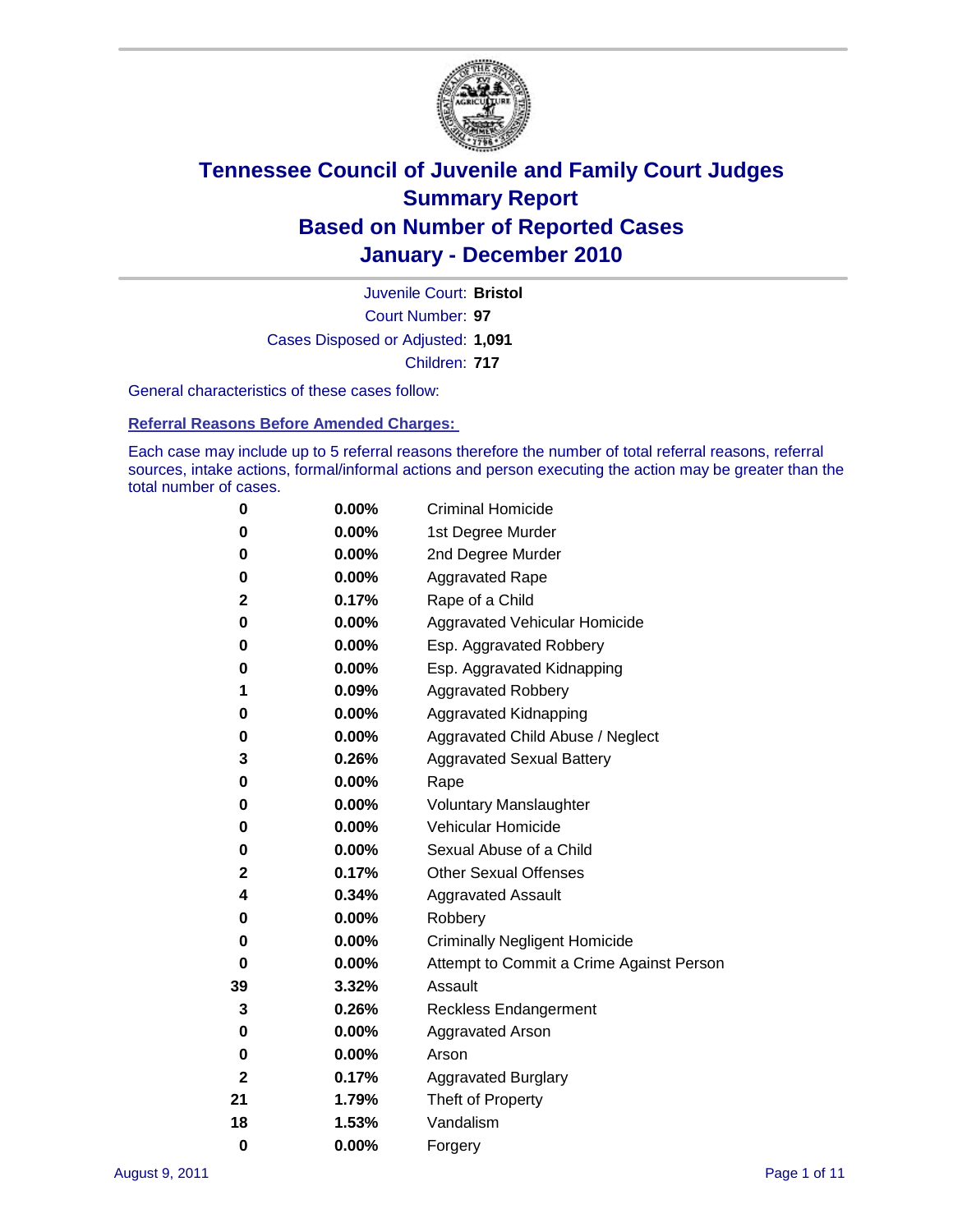

Court Number: **97** Juvenile Court: **Bristol** Cases Disposed or Adjusted: **1,091** Children: **717**

#### **Referral Reasons Before Amended Charges:**

Each case may include up to 5 referral reasons therefore the number of total referral reasons, referral sources, intake actions, formal/informal actions and person executing the action may be greater than the total number of cases.

| $\pmb{0}$    | 0.00%    | <b>Worthless Checks</b>                                     |
|--------------|----------|-------------------------------------------------------------|
| 0            | 0.00%    | Illegal Possession / Fraudulent Use of Credit / Debit Cards |
| 1            | 0.09%    | <b>Burglary</b>                                             |
| 1            | 0.09%    | Unauthorized Use of a Vehicle                               |
| 0            | $0.00\%$ | <b>Cruelty to Animals</b>                                   |
| $\bf{0}$     | 0.00%    | Sale of Controlled Substances                               |
| 8            | 0.68%    | <b>Other Drug Offenses</b>                                  |
| 9            | 0.77%    | Possession of Controlled Substances                         |
| 0            | $0.00\%$ | <b>Criminal Attempt</b>                                     |
| 4            | 0.34%    | Carrying Weapons on School Property                         |
| 0            | $0.00\%$ | Unlawful Carrying / Possession of a Weapon                  |
| 7            | 0.60%    | <b>Evading Arrest</b>                                       |
| 0            | 0.00%    | Escape                                                      |
| 0            | $0.00\%$ | Driving Under Influence (DUI)                               |
| 20           | 1.71%    | Possession / Consumption of Alcohol                         |
| 3            | 0.26%    | Resisting Stop, Frisk, Halt, Arrest or Search               |
| 0            | $0.00\%$ | <b>Aggravated Criminal Trespass</b>                         |
| 0            | $0.00\%$ | Harassment                                                  |
| 1            | 0.09%    | Failure to Appear                                           |
| 1            | 0.09%    | Filing a False Police Report                                |
| 0            | 0.00%    | Criminal Impersonation                                      |
| 9            | 0.77%    | <b>Disorderly Conduct</b>                                   |
| 8            | 0.68%    | <b>Criminal Trespass</b>                                    |
| 2            | 0.17%    | <b>Public Intoxication</b>                                  |
| 0            | $0.00\%$ | Gambling                                                    |
| 240          | 20.46%   | Traffic                                                     |
| 8            | 0.68%    | <b>Local Ordinances</b>                                     |
| 0            | 0.00%    | Violation of Wildlife Regulations                           |
| $\mathbf{2}$ | 0.17%    | Contempt of Court                                           |
| 10           | 0.85%    | Violation of Probation                                      |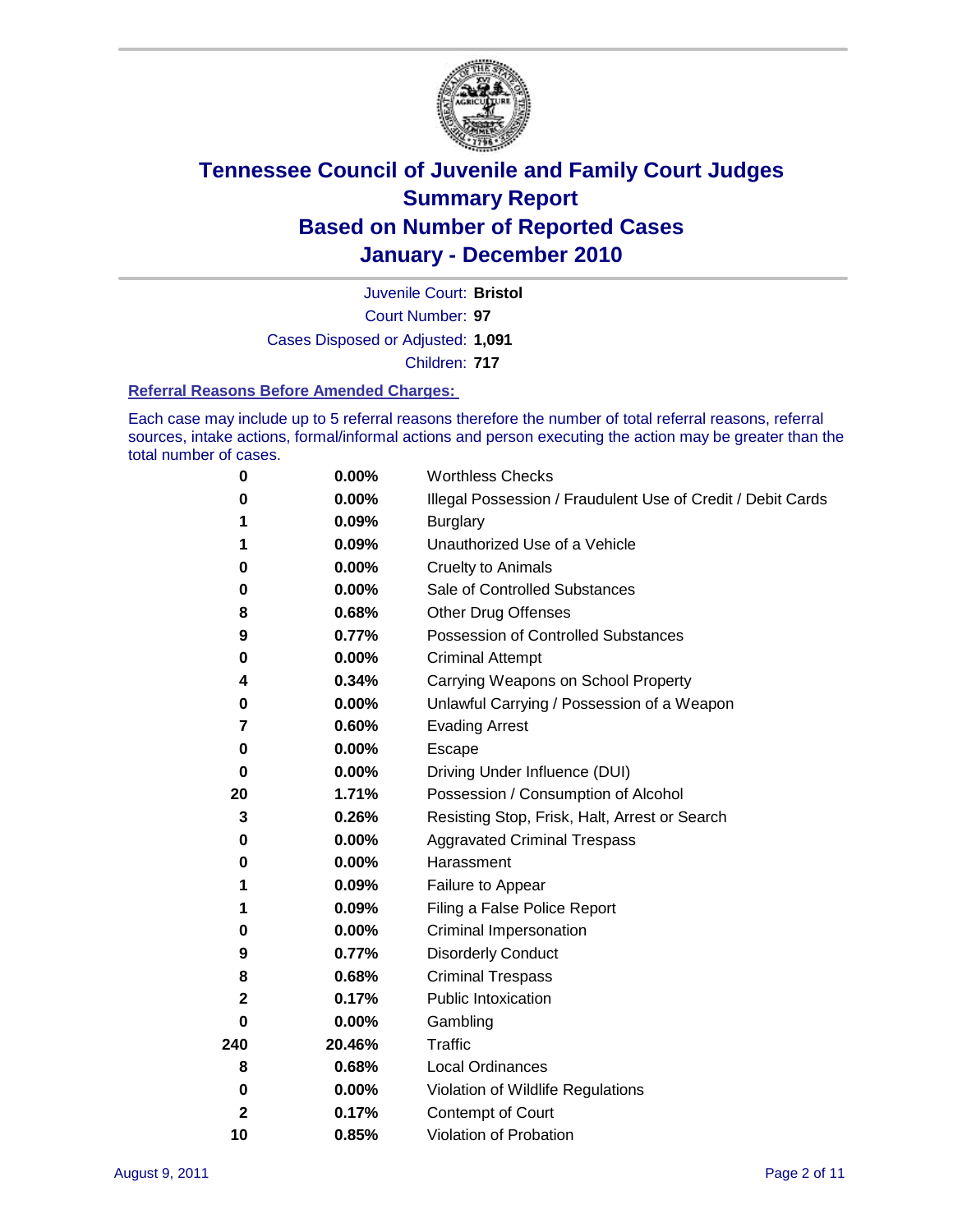

Court Number: **97** Juvenile Court: **Bristol** Cases Disposed or Adjusted: **1,091** Children: **717**

#### **Referral Reasons Before Amended Charges:**

Each case may include up to 5 referral reasons therefore the number of total referral reasons, referral sources, intake actions, formal/informal actions and person executing the action may be greater than the total number of cases.

| 0           | 0.00%    | Violation of Aftercare                 |
|-------------|----------|----------------------------------------|
| 10          | 0.85%    | Unruly Behavior                        |
| 255         | 21.74%   | Truancy                                |
| 20          | 1.71%    | In-State Runaway                       |
| $\mathbf 0$ | 0.00%    | Out-of-State Runaway                   |
| 7           | 0.60%    | Possession of Tobacco Products         |
| 1           | 0.09%    | Violation of a Valid Court Order       |
| 15          | 1.28%    | Violation of Curfew                    |
| 0           | $0.00\%$ | Sexually Abused Child                  |
| 0           | 0.00%    | <b>Physically Abused Child</b>         |
| 80          | 6.82%    | Dependency / Neglect                   |
| 8           | 0.68%    | <b>Termination of Parental Rights</b>  |
| 6           | 0.51%    | <b>Violation of Pretrial Diversion</b> |
| 0           | $0.00\%$ | Violation of Informal Adjustment       |
| 136         | 11.59%   | <b>Judicial Review</b>                 |
| 0           | $0.00\%$ | <b>Administrative Review</b>           |
| 10          | 0.85%    | <b>Foster Care Review</b>              |
| 107         | 9.12%    | Custody                                |
| 15          | 1.28%    | Visitation                             |
| 3           | 0.26%    | Paternity / Legitimation               |
| 17          | 1.45%    | <b>Child Support</b>                   |
| 0           | $0.00\%$ | <b>Request for Medical Treatment</b>   |
| 0           | 0.00%    | <b>Consent to Marry</b>                |
| 54          | 4.60%    | Other                                  |
| 1,173       | 100.00%  | <b>Total Referrals</b>                 |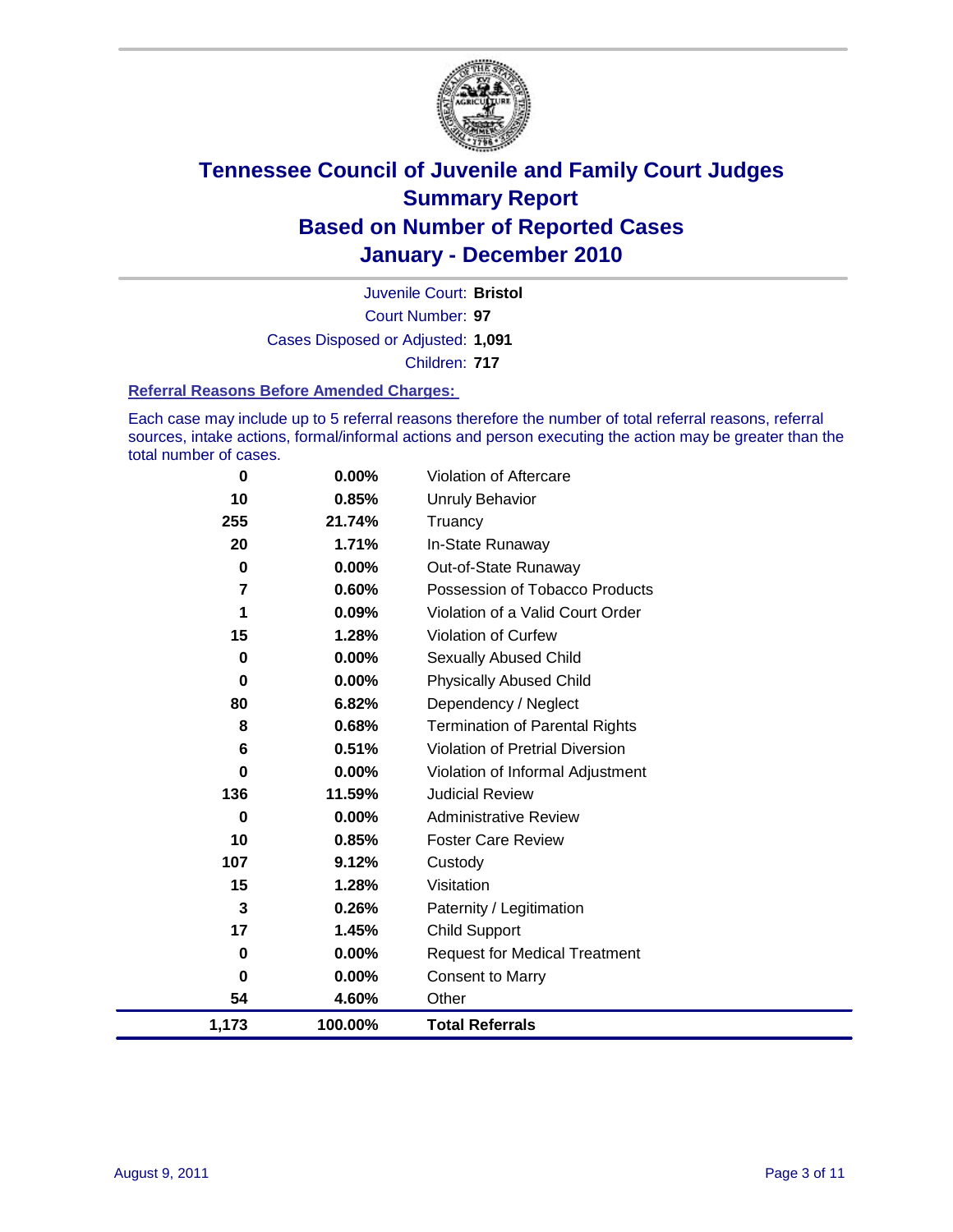

|                            | Juvenile Court: Bristol           |                                   |  |  |
|----------------------------|-----------------------------------|-----------------------------------|--|--|
|                            |                                   | Court Number: 97                  |  |  |
|                            | Cases Disposed or Adjusted: 1,091 |                                   |  |  |
|                            |                                   | Children: 717                     |  |  |
| <b>Referral Sources: 1</b> |                                   |                                   |  |  |
| 472                        | 40.24%                            | Law Enforcement                   |  |  |
| 111                        | 9.46%                             | Parents                           |  |  |
| 46                         | 3.92%                             | Relatives                         |  |  |
| 14                         | 1.19%                             | Self                              |  |  |
| 256                        | 21.82%                            | School                            |  |  |
| 0                          | 0.00%                             | <b>CSA</b>                        |  |  |
| 189                        | 16.11%                            | <b>DCS</b>                        |  |  |
| $\bf{0}$                   | 0.00%                             | <b>Other State Department</b>     |  |  |
| 15                         | 1.28%                             | <b>District Attorney's Office</b> |  |  |
| 12                         | 1.02%                             | <b>Court Staff</b>                |  |  |
| $\mathbf 0$                | 0.00%                             | Social Agency                     |  |  |
| $\overline{7}$             | 0.60%                             | <b>Other Court</b>                |  |  |
| $\pmb{0}$                  | 0.00%                             | Victim                            |  |  |
| 1                          | 0.09%                             | Child & Parent                    |  |  |
| 0                          | 0.00%                             | Hospital                          |  |  |
| 0                          | 0.00%                             | Unknown                           |  |  |
| 50                         | 4.26%                             | Other                             |  |  |
| 1,173                      | 100.00%                           | <b>Total Referral Sources</b>     |  |  |

### **Age of Child at Referral: 2**

| 0   | 0.00%  | <b>Unknown</b>     |
|-----|--------|--------------------|
| 0   | 0.00%  | Ages 19 and Over   |
| 198 | 27.62% | Ages 17 through 18 |
| 239 | 33.33% | Ages 15 through 16 |
| 90  | 12.55% | Ages 13 through 14 |
| 41  | 5.72%  | Ages 11 through 12 |
| 149 | 20.78% | Ages 10 and Under  |
|     |        |                    |

<sup>1</sup> If different than number of Referral Reasons (1173), verify accuracy of your court's data.

<sup>2</sup> One child could be counted in multiple categories, verify accuracy of your court's data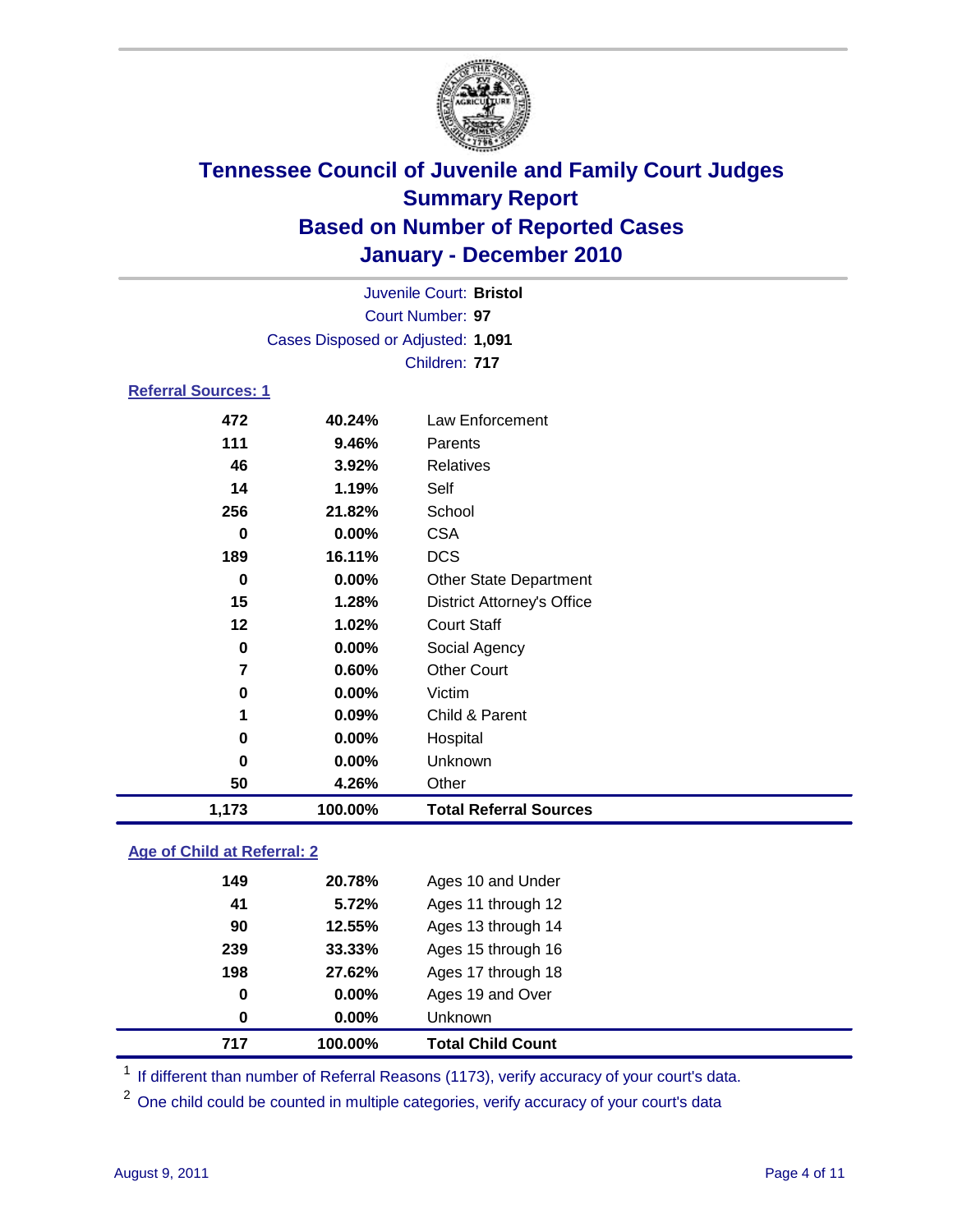

| Juvenile Court: Bristol                 |                                   |                          |  |  |  |
|-----------------------------------------|-----------------------------------|--------------------------|--|--|--|
| Court Number: 97                        |                                   |                          |  |  |  |
|                                         | Cases Disposed or Adjusted: 1,091 |                          |  |  |  |
| Children: 717                           |                                   |                          |  |  |  |
| Sex of Child: 1                         |                                   |                          |  |  |  |
| 424                                     | 59.14%                            | Male                     |  |  |  |
| 292                                     | 40.73%                            | Female                   |  |  |  |
| 1                                       | 0.14%                             | Unknown                  |  |  |  |
| 717                                     | 100.00%                           | <b>Total Child Count</b> |  |  |  |
| Race of Child: 1                        |                                   |                          |  |  |  |
| 658                                     | 91.77%                            | White                    |  |  |  |
| 41                                      | 5.72%                             | African American         |  |  |  |
| $\mathbf{2}$                            | 0.28%                             | Native American          |  |  |  |
| 1                                       | 0.14%                             | Asian                    |  |  |  |
| 12                                      | 1.67%                             | Mixed                    |  |  |  |
| 3                                       | 0.42%                             | Unknown                  |  |  |  |
| 717                                     | 100.00%                           | <b>Total Child Count</b> |  |  |  |
| <b>Hispanic Origin: 1</b>               |                                   |                          |  |  |  |
| 12                                      | 1.67%                             | Yes                      |  |  |  |
| 703                                     | 98.05%                            | <b>No</b>                |  |  |  |
| $\overline{\mathbf{2}}$                 | 0.28%                             | Unknown                  |  |  |  |
| 717                                     | 100.00%                           | <b>Total Child Count</b> |  |  |  |
| <b>School Enrollment of Children: 1</b> |                                   |                          |  |  |  |
| 623                                     | 86.89%                            | Yes                      |  |  |  |
| 94                                      | 13.11%                            | <b>No</b>                |  |  |  |
| $\mathbf 0$                             | 0.00%                             | Unknown                  |  |  |  |
| 717                                     | 100.00%                           | <b>Total Child Count</b> |  |  |  |

One child could be counted in multiple categories, verify accuracy of your court's data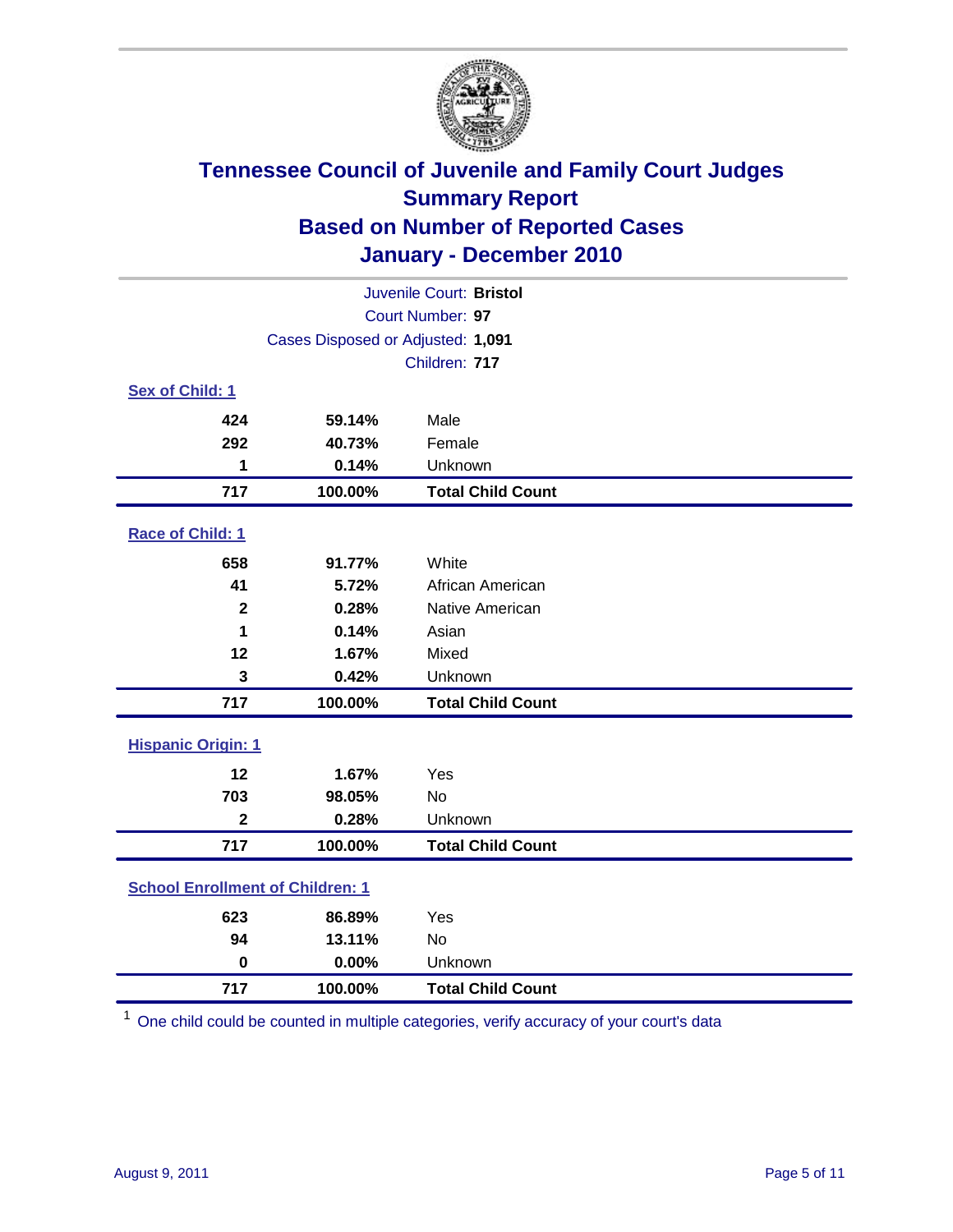

Court Number: **97** Juvenile Court: **Bristol** Cases Disposed or Adjusted: **1,091** Children: **717**

### **Living Arrangement of Child at Time of Referral: 1**

| 717          | 100.00% | <b>Total Child Count</b>     |
|--------------|---------|------------------------------|
| 8            | 1.12%   | Other                        |
| 9            | 1.26%   | Unknown                      |
| 1            | 0.14%   | Independent                  |
| 4            | 0.56%   | In an Institution            |
| 3            | 0.42%   | In a Residential Center      |
| 5            | 0.70%   | In a Group Home              |
| 26           | 3.63%   | With Foster Family           |
| $\mathbf{2}$ | 0.28%   | With Adoptive Parents        |
| 70           | 9.76%   | <b>With Relatives</b>        |
| 70           | 9.76%   | <b>With Father</b>           |
| 270          | 37.66%  | With Mother                  |
| 40           | 5.58%   | With Mother and Stepfather   |
| 13           | 1.81%   | With Father and Stepmother   |
| 196          | 27.34%  | With Both Biological Parents |
|              |         |                              |

### **Type of Detention: 2**

| 1.091 | 100.00%  | <b>Total Detention Count</b> |  |
|-------|----------|------------------------------|--|
| 0     | 0.00%    | Other                        |  |
| 1,081 | 99.08%   | Does Not Apply               |  |
| 0     | $0.00\%$ | Unknown                      |  |
| 0     | $0.00\%$ | Psychiatric Hospital         |  |
| 0     | 0.00%    | Jail - No Separation         |  |
| 0     | $0.00\%$ | Jail - Partial Separation    |  |
| 0     | 0.00%    | Jail - Complete Separation   |  |
| 10    | 0.92%    | Juvenile Detention Facility  |  |
| 0     | $0.00\%$ | Non-Secure Placement         |  |
|       |          |                              |  |

<sup>1</sup> One child could be counted in multiple categories, verify accuracy of your court's data

<sup>2</sup> If different than number of Cases (1091) verify accuracy of your court's data.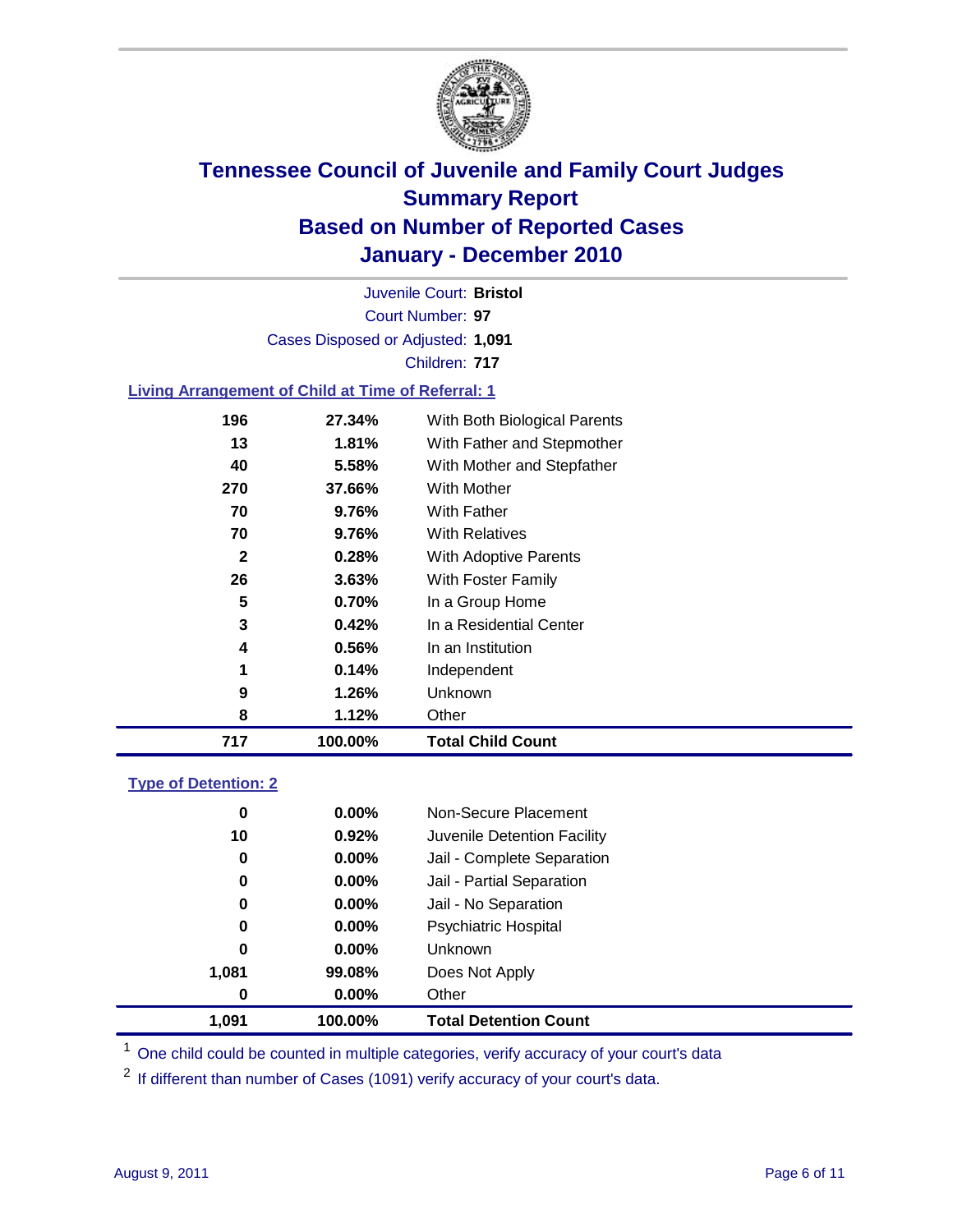

| $\bf{0}$                 | 0.00%          | Shelter / Group Home                |
|--------------------------|----------------|-------------------------------------|
| 1                        | 0.09%<br>0.00% | <b>Foster Family Home</b>           |
| 0                        | 0.09%          | Psychiatric Hospital<br>Unknown     |
| 1,081                    | 99.08%         | Does Not Apply                      |
| 1                        | 0.09%          | Other                               |
| 1,091                    | 100.00%        | <b>Total Placement Count</b>        |
|                          |                |                                     |
| <b>Intake Actions: 2</b> |                |                                     |
|                          | 34.02%         | <b>Petition Filed</b>               |
| 399                      |                |                                     |
| 46                       | 3.92%          | <b>Motion Filed</b>                 |
| 9                        | 0.77%          | <b>Citation Processed</b>           |
| 0                        | 0.00%          | Notification of Paternity Processed |
| 131                      | 11.17%         | Scheduling of Judicial Review       |
| 0                        | 0.00%          | Scheduling of Administrative Review |
| 9                        | 0.77%          | Scheduling of Foster Care Review    |
| $\bf{0}$                 | 0.00%          | Unknown                             |
| 574                      | 48.93%         |                                     |
| 5                        | 0.43%          | Does Not Apply<br>Other             |

<sup>1</sup> If different than number of Cases (1091) verify accuracy of your court's data.

<sup>2</sup> If different than number of Referral Reasons (1173), verify accuracy of your court's data.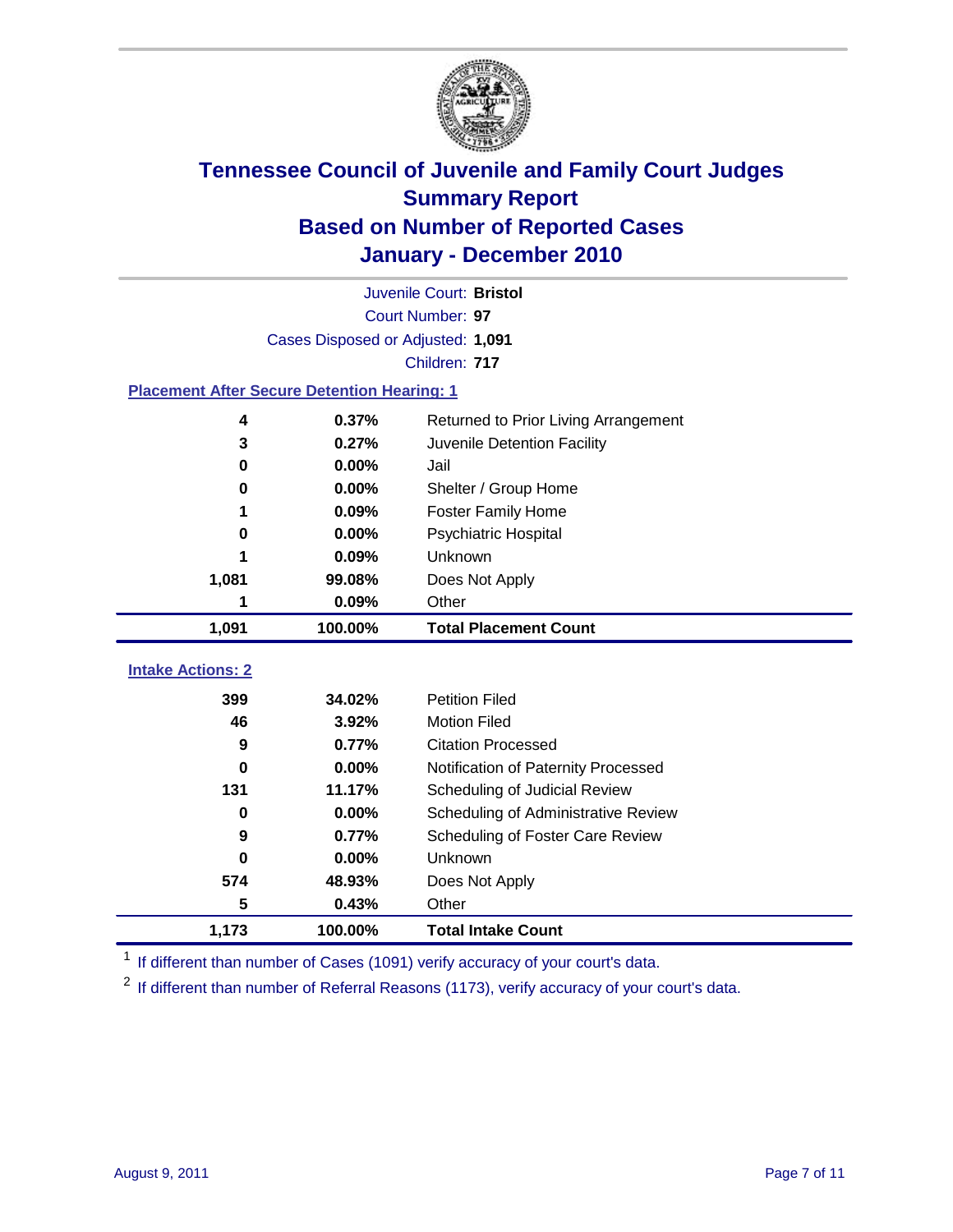

Court Number: **97** Juvenile Court: **Bristol** Cases Disposed or Adjusted: **1,091** Children: **717**

### **Last Grade Completed by Child: 1**

| 69                                      | 9.62%   | Too Young for School         |  |
|-----------------------------------------|---------|------------------------------|--|
| 14                                      | 1.95%   | Preschool                    |  |
| 8                                       | 1.12%   | Kindergarten                 |  |
| 14                                      | 1.95%   | 1st Grade                    |  |
| 13                                      | 1.81%   | 2nd Grade                    |  |
| 18                                      | 2.51%   | 3rd Grade                    |  |
| 17                                      | 2.37%   | 4th Grade                    |  |
| 15                                      | 2.09%   | 5th Grade                    |  |
| 36                                      | 5.02%   | 6th Grade                    |  |
| 49                                      | 6.83%   | 7th Grade                    |  |
| 65                                      | 9.07%   | 8th Grade                    |  |
| 94                                      | 13.11%  | 9th Grade                    |  |
| 160                                     | 22.32%  | 10th Grade                   |  |
| 113                                     | 15.76%  | 11th Grade                   |  |
| 8                                       | 1.12%   | 12th Grade                   |  |
| 0                                       | 0.00%   | Non-Graded Special Ed        |  |
| 6                                       | 0.84%   | <b>GED</b>                   |  |
| 10                                      | 1.39%   | Graduated                    |  |
| $\pmb{0}$                               | 0.00%   | <b>Never Attended School</b> |  |
| $\overline{\mathbf{r}}$                 | 0.98%   | Unknown                      |  |
| 1                                       | 0.14%   | Other                        |  |
| 717                                     | 100.00% | <b>Total Child Count</b>     |  |
| <b>Enrolled in Special Education: 1</b> |         |                              |  |

| <b>Total Child Count</b> |
|--------------------------|
| Unknown                  |
|                          |
|                          |
|                          |

One child could be counted in multiple categories, verify accuracy of your court's data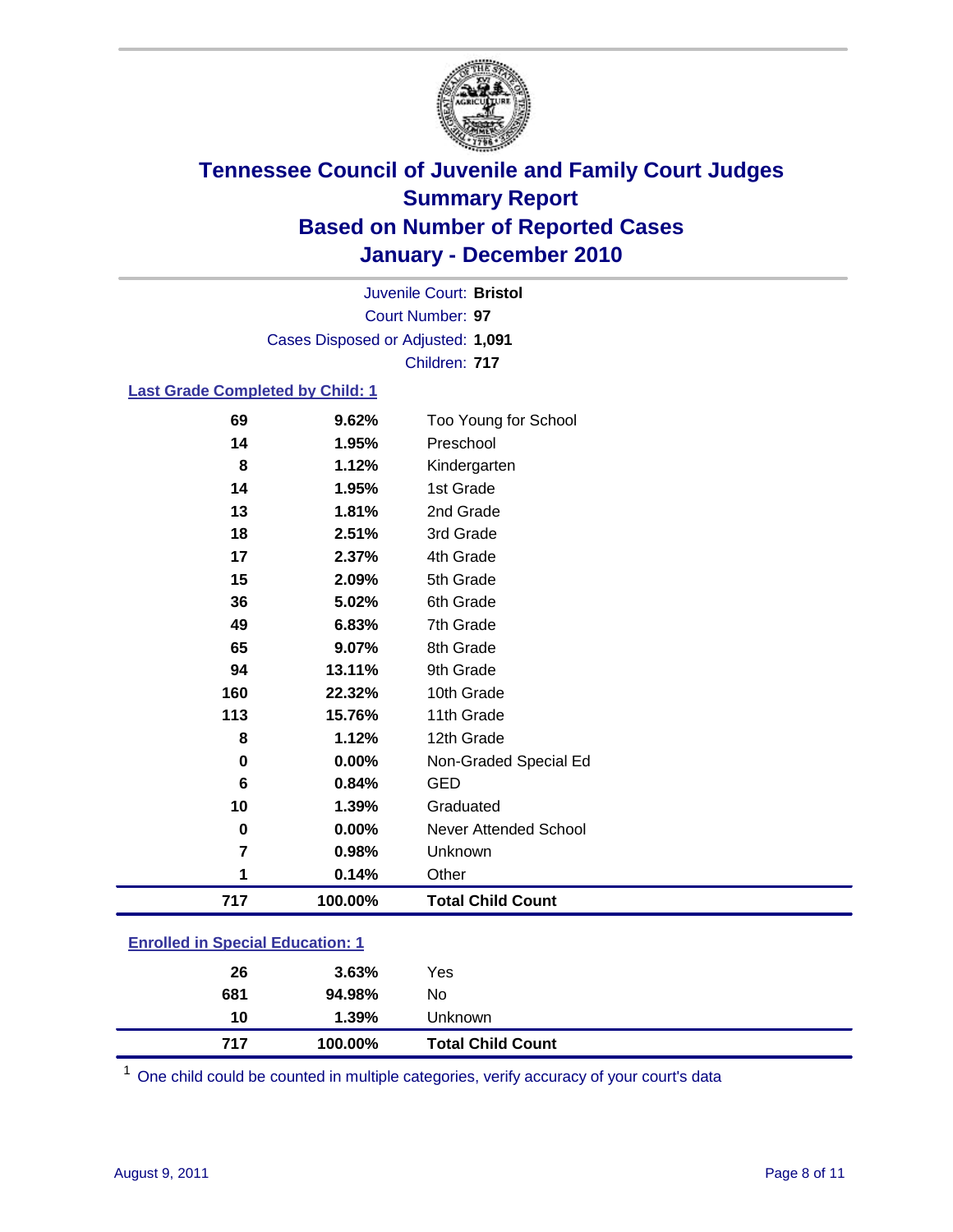

| Juvenile Court: Bristol |                                   |                           |  |  |  |
|-------------------------|-----------------------------------|---------------------------|--|--|--|
|                         | Court Number: 97                  |                           |  |  |  |
|                         | Cases Disposed or Adjusted: 1,091 |                           |  |  |  |
|                         | Children: 717                     |                           |  |  |  |
|                         | <b>Action Executed By: 1</b>      |                           |  |  |  |
| 591                     | 50.38%                            | Judge                     |  |  |  |
| 0                       | $0.00\%$                          | Magistrate                |  |  |  |
| 572                     | 48.76%                            | <b>YSO</b>                |  |  |  |
| 10                      | 0.85%                             | Other                     |  |  |  |
| 0                       | $0.00\%$                          | Unknown                   |  |  |  |
| 1,173                   | 100.00%                           | <b>Total Action Count</b> |  |  |  |

### **Formal / Informal Actions: 1**

| 51    | 4.35%    | Dismissed                                        |
|-------|----------|--------------------------------------------------|
| 0     | $0.00\%$ | Retired / Nolle Prosequi                         |
| 62    | 5.29%    | <b>Complaint Substantiated Delinquent</b>        |
| 32    | 2.73%    | <b>Complaint Substantiated Status Offender</b>   |
| 53    | 4.52%    | <b>Complaint Substantiated Dependent/Neglect</b> |
| 0     | $0.00\%$ | <b>Complaint Substantiated Abused</b>            |
| 0     | $0.00\%$ | <b>Complaint Substantiated Mentally III</b>      |
| 565   | 48.17%   | Informal Adjustment                              |
| 51    | 4.35%    | <b>Pretrial Diversion</b>                        |
| 0     | $0.00\%$ | <b>Transfer to Adult Court Hearing</b>           |
| 0     | $0.00\%$ | Charges Cleared by Transfer to Adult Court       |
| 187   | 15.94%   | <b>Special Proceeding</b>                        |
| 90    | 7.67%    | <b>Review Concluded</b>                          |
| 40    | 3.41%    | Case Held Open                                   |
| 42    | 3.58%    | Other                                            |
| 0     | $0.00\%$ | <b>Unknown</b>                                   |
| 1,173 | 100.00%  | <b>Total Action Count</b>                        |

<sup>1</sup> If different than number of Referral Reasons (1173), verify accuracy of your court's data.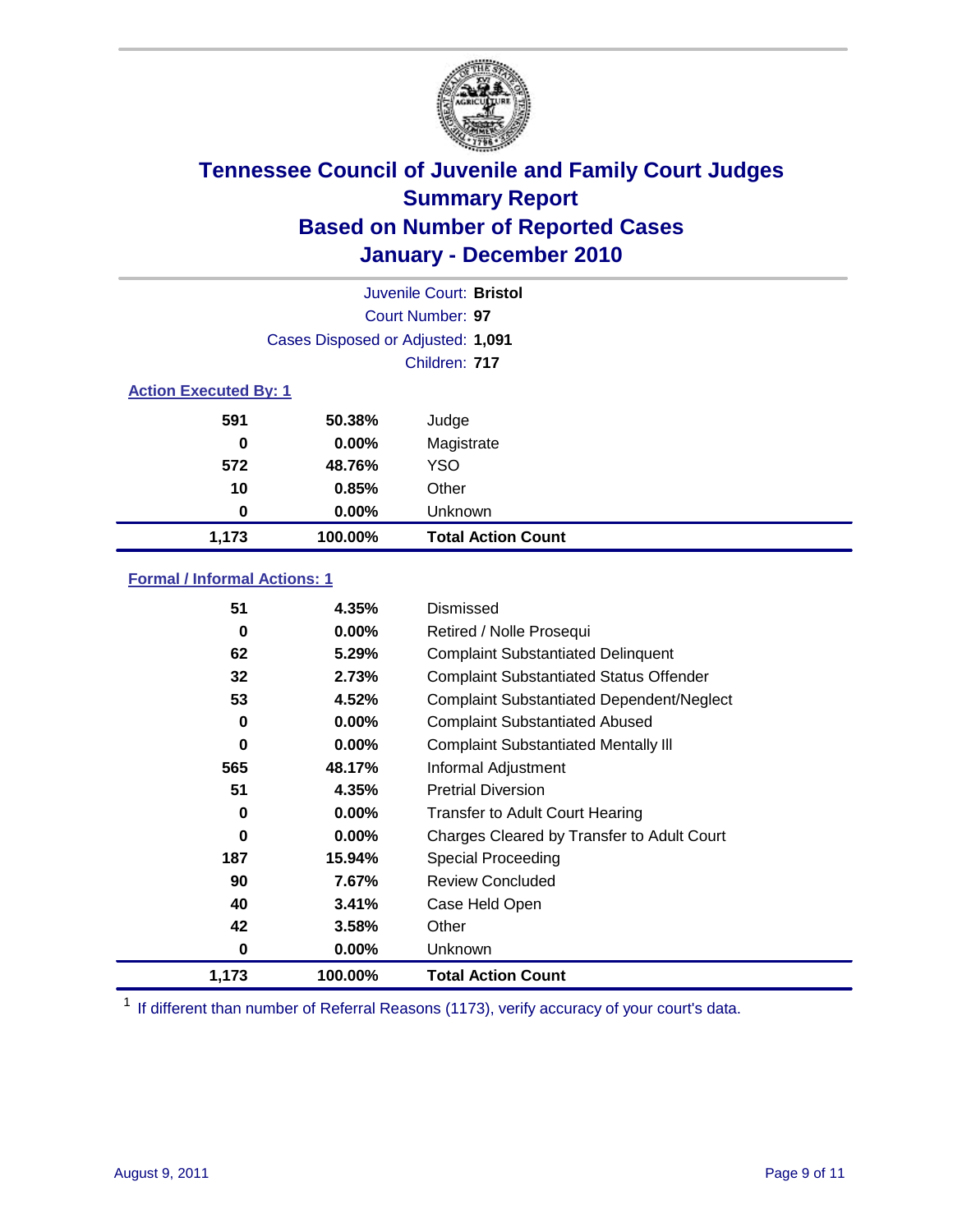

|                       |                                   | Juvenile Court: Bristol                               |
|-----------------------|-----------------------------------|-------------------------------------------------------|
|                       |                                   | Court Number: 97                                      |
|                       | Cases Disposed or Adjusted: 1,091 |                                                       |
|                       |                                   | Children: 717                                         |
| <b>Case Outcomes:</b> |                                   | There can be multiple outcomes for one child or case. |
| 131                   | 6.50%                             | <b>Case Dismissed</b>                                 |
| 0                     | 0.00%                             | Case Retired or Nolle Prosequi                        |
| 466                   | 23.12%                            | Warned / Counseled                                    |
| 42                    | 2.08%                             | <b>Held Open For Review</b>                           |
| 89                    | 4.41%                             | Supervision / Probation to Juvenile Court             |
| 0                     | 0.00%                             | <b>Probation to Parents</b>                           |
| 145                   | 7.19%                             | Referral to Another Entity for Supervision / Service  |
| 37                    | 1.84%                             | Referred for Mental Health Counseling                 |
| 28                    | 1.39%                             | Referred for Alcohol and Drug Counseling              |
| 0                     | 0.00%                             | <b>Referred to Alternative School</b>                 |
| 0                     | 0.00%                             | Referred to Private Child Agency                      |
| 193                   | 9.57%                             | Referred to Defensive Driving School                  |
| 0                     | 0.00%                             | Referred to Alcohol Safety School                     |
| 35                    | 1.74%                             | Referred to Juvenile Court Education-Based Program    |
| 15                    | 0.74%                             | Driver's License Held Informally                      |
| 0                     | 0.00%                             | <b>Voluntary Placement with DMHMR</b>                 |
| 0                     | 0.00%                             | <b>Private Mental Health Placement</b>                |
| 0                     | 0.00%                             | <b>Private MR Placement</b>                           |
| 10                    | 0.50%                             | Placement with City/County Agency/Facility            |
| 75                    | 3.72%                             | Placement with Relative / Other Individual            |
| 165                   | 8.18%                             | Fine                                                  |
| 7                     | 0.35%                             | <b>Public Service</b>                                 |
| 27                    | 1.34%                             | Restitution                                           |
| 8                     | 0.40%                             | <b>Runaway Returned</b>                               |
| 12                    | 0.60%                             | No Contact Order                                      |
| 0                     | 0.00%                             | Injunction Other than No Contact Order                |
| 0                     | 0.00%                             | <b>House Arrest</b>                                   |
| 0                     | 0.00%                             | <b>Court Defined Curfew</b>                           |
| 0                     | 0.00%                             | Dismissed from Informal Adjustment                    |
| 0                     | 0.00%                             | <b>Dismissed from Pretrial Diversion</b>              |
| 6                     | 0.30%                             | Released from Probation                               |
| 0                     | 0.00%                             | <b>Transferred to Adult Court</b>                     |
| 0                     | $0.00\%$                          | <b>DMHMR Involuntary Commitment</b>                   |